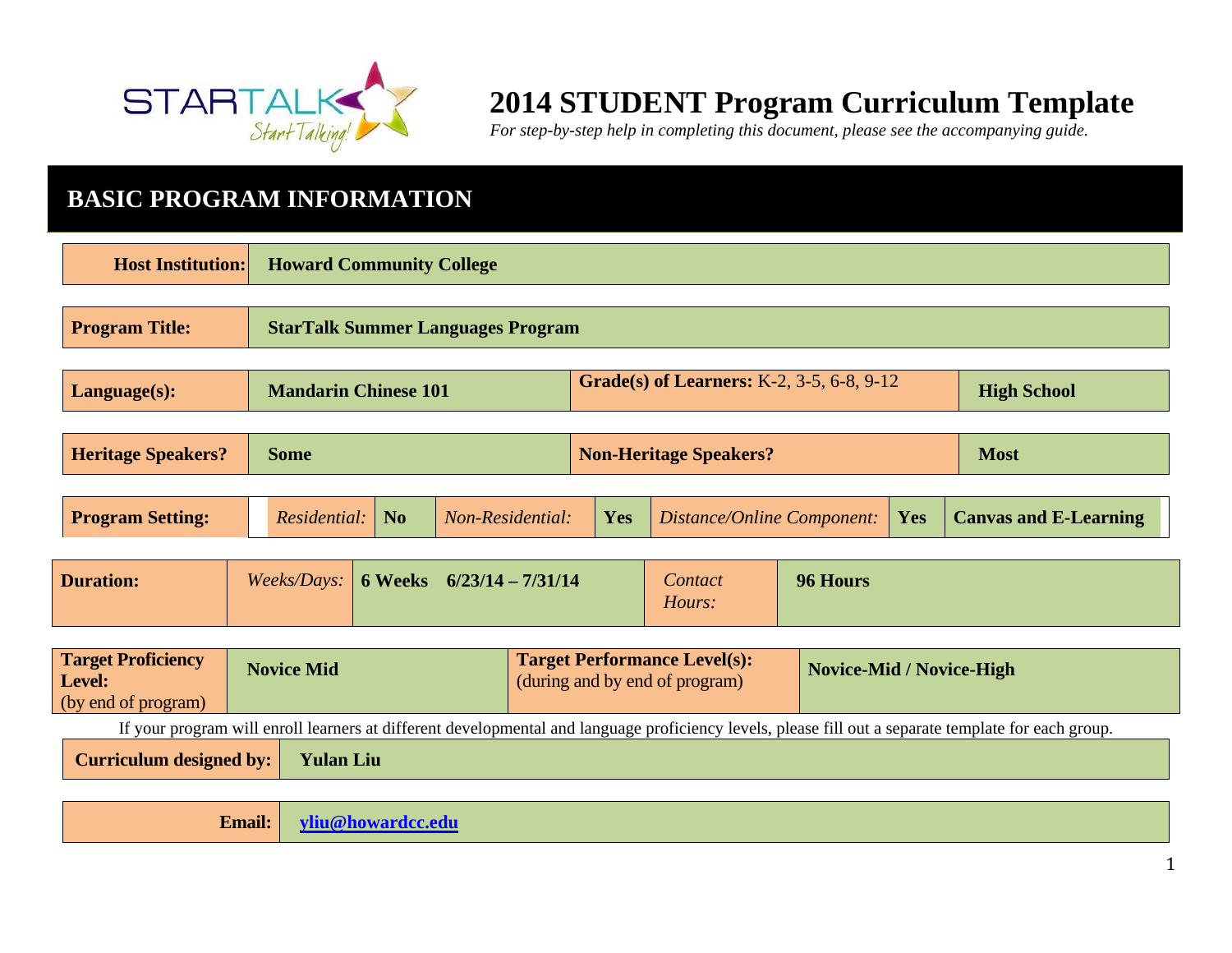#### **STARTALK-endorsed Principles for Effective Teaching and Learning**

- Implementing a standards-based and thematically organized curriculum
- Facilitating a learner-centered classroom
- Using target language and providing comprehensible input for instruction
- Integrating culture, content, and language in a world language classroom
- Adapting and using age-appropriate authentic materials
- Conducting performance-based assessment

## **STAGE 1: What will learners be able to do with what they know by the end of the program?**

#### **Program Overview and Theme**

In a paragraph, provide a brief overview of your program. What is the theme that will guide standards-based instruction and learning throughout the program? What will learners experience during the program? What do you hope learners will be able to do after the program ends?

#### **Theme: "Journey on the Silk Road"**

In this six weeks (96 hours) intensive language program for high school students, participants will experience an imaginary language journey on the Silk Road. Students will learn how to express like/dislike/preference of weather and food, talking about a particular task, asking for directions, buying and exchanging goods, buying gift for a birthday party and using different transportation to places along the Silk Road. Students will learn how to interact with others in a culturally appropriate way. Students will also acquire knowledge about the geography, ancient scientific and technological innovations, customs, festivals, and other traditional cultures along the Silk Road. They will participate in activities that connect with other disciplines that would be experienced along the Silk Road such as sports, arts, and culinary. They will describe things pertaining to daily life like weather, home, family, and friends. They will learn how to navigate along the Silk Road by asking for directions and interacting with people in markets, hotels and restaurants. Students will also participate in a field trip to engage first-hand with Chinese communities and visit Chinese stores, restaurants, bookstores, and market, etc. Students will be able to read and react to signs on shops, restaurant menus, etc. The program will culminate with the students learning Chinese traditions and practices as they plan and participate in Chinese culture activities and applying appropriate language and etiquette for such occasions. At the end of the program, students will compare what they have learned from the journey with what they are already familiar with in the U.S. Through this intensive program, students will have gained a cultural and linguistic awareness that will allow them to function in real life scenarios in the Chinese world.

## **Learning Targets**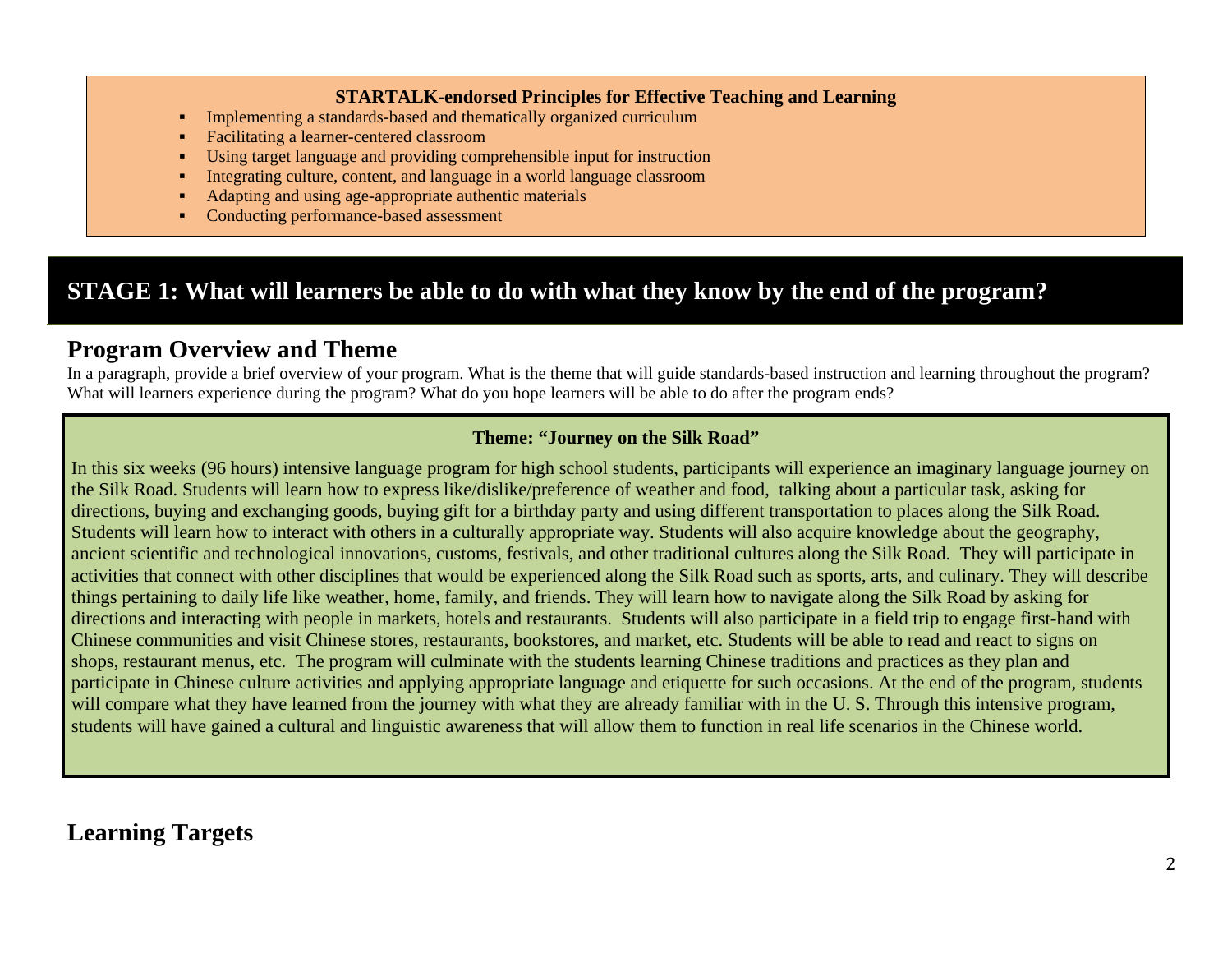Identify the learning targets for your program. First, choose the NCSSFL-ACTFL Global Can-Do Benchmarks that are appropriate to learners' proficiency level(s) and your program goals. Then, select program specific NCSSFL-ACTFL Can-Do Statements that reflect the specific content of your program or create your own. Attention to and balance of the various modes will depend on your program goal(s). A master list of the NCSSFL-ACTFL Global CanDo Benchmarks and Can-Do Statements is available at [https://startalk.umd.edu/resources/NCSSFL\\_ACTFLCanDos.pdf.](https://startalk.umd.edu/resources/NCSSFL_ACTFLCanDos.pdf) You will then be able to use LinguaFolio® Online to document the learning targets you've selected.

| NCSSFL-ACTFL GLOBAL CAN-DO BENCHMARKS<br>Be sure to label the mode and proficiency level of each statement.                                                                                                                                                                                    | <b>PROGRAM CAN-DO</b><br><b>STATEMENTS</b><br>OR NCSSFL-ACTFL CAN-DO STATEMENTS<br>Number the Can-Do statements here and then transfer to Stage 3.                                                                                                                                                                                                                                                                                                                                                                                                                                                                             |  |  |
|------------------------------------------------------------------------------------------------------------------------------------------------------------------------------------------------------------------------------------------------------------------------------------------------|--------------------------------------------------------------------------------------------------------------------------------------------------------------------------------------------------------------------------------------------------------------------------------------------------------------------------------------------------------------------------------------------------------------------------------------------------------------------------------------------------------------------------------------------------------------------------------------------------------------------------------|--|--|
|                                                                                                                                                                                                                                                                                                | <b>Interpersonal Speaking</b>                                                                                                                                                                                                                                                                                                                                                                                                                                                                                                                                                                                                  |  |  |
| <b>Novice Mid:</b><br>I can communicate on very familiar topics using a variety of words<br>and phrases that I have practiced and memorized.                                                                                                                                                   | 1. I can introduce myself and others.<br>2. I can greet and leave people in a polite way.<br>3. I can make some simple statements in a conversation.<br>I can ask some simple questions.<br>4.                                                                                                                                                                                                                                                                                                                                                                                                                                 |  |  |
| <b>Novice High:</b><br>I can communicate and exchange information about familiar topics<br>using phrases and simple sentences, sometimes supported by<br>memorized language. I can usually handle short social interactions<br>in everyday situations by asking and answering simple questions | 5. I can talk with friends and family about my likes/dislikes<br>and my reasons for signing up for a combination<br>travel/homestay program.<br>I can exchange personal information with my travel<br>6.<br>companions, my leaders, and my host family.<br>7. I can talk about a few customs and traditions that I learned<br>when interacting with native speakers of the language.<br>8. I can talk about the tourism aspects of the trip—places I<br>visited and things I did.<br>9. I can talk about things to do in a city and give and ask for<br>directions for getting around a city in the foreign<br>country/region. |  |  |
| <b>Presentational Speaking</b>                                                                                                                                                                                                                                                                 |                                                                                                                                                                                                                                                                                                                                                                                                                                                                                                                                                                                                                                |  |  |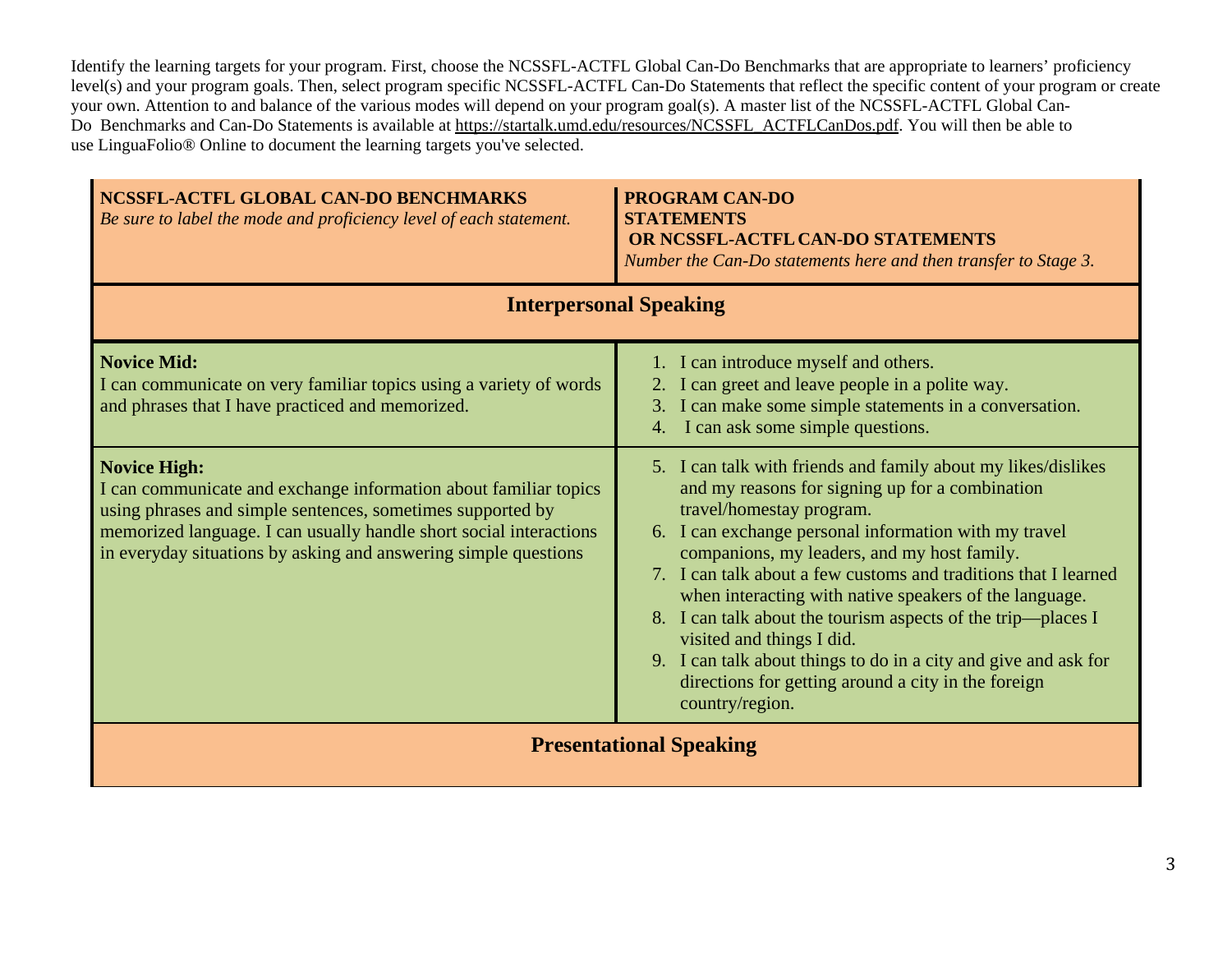| <b>Novice Mid:</b><br>I can present information about myself and some other very<br>familiar topics using a variety of words, phrases, and memorized<br>expressions. | 10. I can present information about myself and others using<br>words and phrases.<br>11. I can express my likes and dislikes using words, phases,<br>and memorized expressions.<br>12. I can talk about my daily activities using words, phrases,<br>and memorized expressions.<br>13. I can present information about familiar items in my<br>immediate environment.                        |  |  |
|----------------------------------------------------------------------------------------------------------------------------------------------------------------------|----------------------------------------------------------------------------------------------------------------------------------------------------------------------------------------------------------------------------------------------------------------------------------------------------------------------------------------------------------------------------------------------|--|--|
| <b>Novice High:</b><br>I can present basic information on familiar topics using language I<br>have practiced, using phrases, and using simple sentences.             | 14. I can present information about my life using phrases and<br>simple sentences,<br>15. I can tell about a familiar experience or event using phrases<br>and simple sentences.<br>16. I can present information about others using phrases and<br>simple sentences.<br>17. I can present basic information about a familiar person,<br>place, or thing using phrases and simple sentences. |  |  |
| <b>Presentational Writing</b>                                                                                                                                        |                                                                                                                                                                                                                                                                                                                                                                                              |  |  |
| <b>Novice Mid:</b><br>I can write lists and memorized phrases on familiar topics.                                                                                    | 18. I can fill out a simple form with some basic personal<br>information.<br>19. I can list my daily activities and write lists that help me in<br>my day-to-day life.<br>20. I can write about myself using learned phrases and<br>memorized expressions.<br>21. I can write notes about something I have learned using lists,<br>phrases, and memorized expressions.                       |  |  |
| <b>Novice High:</b><br>I can write short messages and notes on familiar topics related to<br>everyday life.                                                          | 22. I can write short notes using phrases and simple sentences.<br>23. I can write basic information about things I have learned.<br>24. I can ask for information in writing.<br>25. I can write information about my daily life in a letter, blog,<br>discussion aboard, or email message.                                                                                                 |  |  |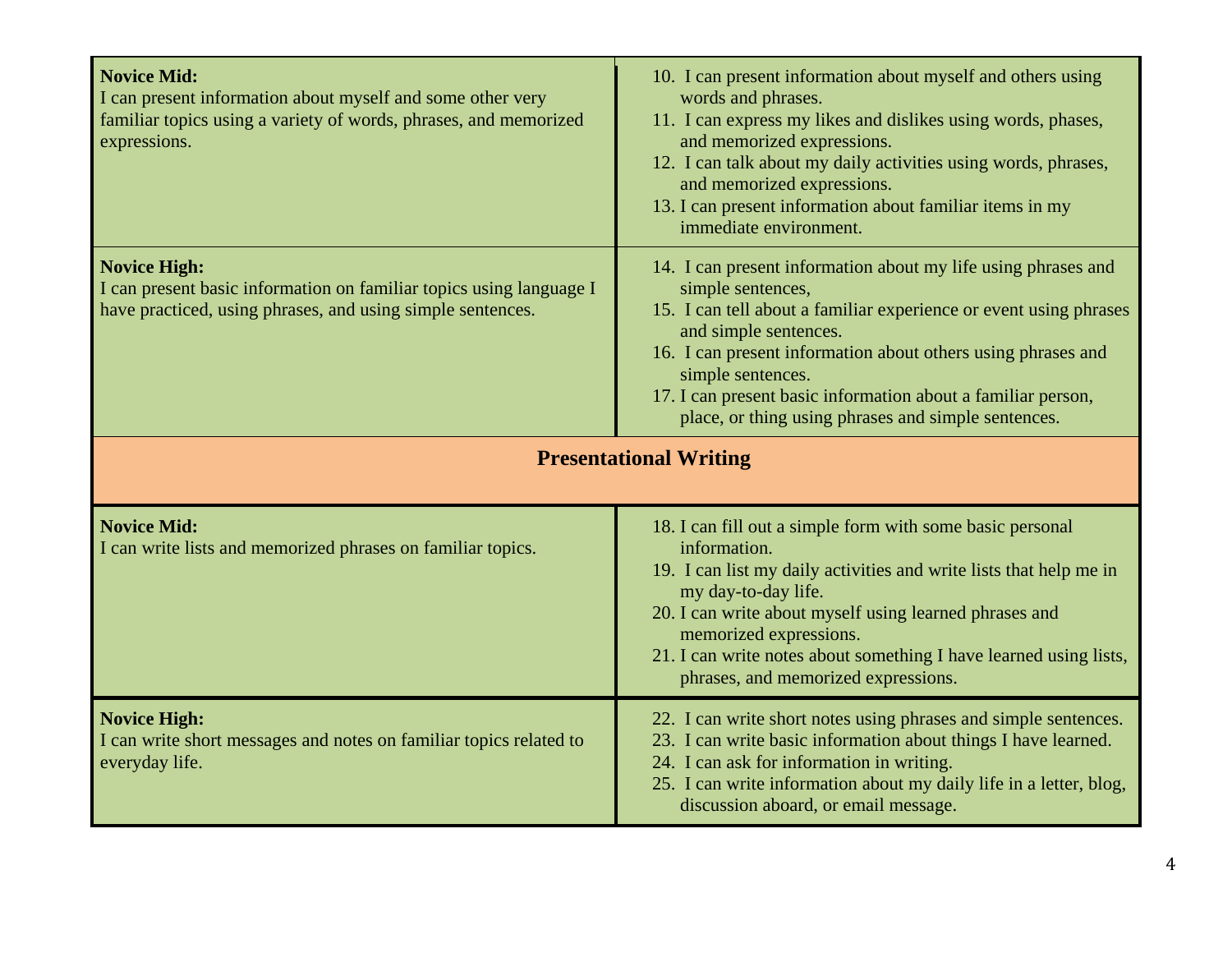| <b>Interpretive Listening</b>                                                                                                                                                                                           |                                                                                                                                                                                                                                                                                        |  |  |  |
|-------------------------------------------------------------------------------------------------------------------------------------------------------------------------------------------------------------------------|----------------------------------------------------------------------------------------------------------------------------------------------------------------------------------------------------------------------------------------------------------------------------------------|--|--|--|
| <b>Novice Mid:</b><br>I can recognize some familiar words and phrases when I hear them<br>spoken.                                                                                                                       | 26. I can understand a few courtesy phrases.<br>27. I can recognize and sometimes understand basic<br>information in words and phrases that I have memorized.<br>28. I can recognize and sometimes understand words and<br>phrases that I have learned for specific purposes.          |  |  |  |
| <b>Novice High:</b><br>I can often understand words, phrases, and simple sentences related<br>to everyday life. I can recognize pieces of information and<br>sometimes understand the main topic of what is being said. | 29. I can sometimes understand simple questions or statements<br>on familiar topics.<br>30. I can understand simple information when presented with<br>pictures and graphs.<br>31. I can sometimes understand the main topic of conversations<br>that I overhear.                      |  |  |  |
| <b>Interpretive Reading</b>                                                                                                                                                                                             |                                                                                                                                                                                                                                                                                        |  |  |  |
| <b>Novice Mid:</b><br>I can recognize some letters or characters. I can understand some<br>learned or memorized words and phrases when I read.                                                                          | 32. I can recognize words, phrases, and characters with the<br>help of visuals.<br>33. I can recognize words, phrases, and characters when I<br>associate them with things I already know.<br>34. I can identify family member words on a family tree.                                 |  |  |  |
| <b>Novice High:</b><br>I can understand familiar words, phrases, and sentences within<br>short and simple texts related to everyday life. I can sometimes<br>understand the main idea of what I have read.              | 35. I can usually understand short simple messages on familiar<br>topics.<br>36. I can sometimes understand short, simple descriptions with<br>the help of pictures or graphs.<br>37. I can understand simple everyday notices in public places<br>on tropics that are familiar to me. |  |  |  |

*You may add additional rows as necessary.*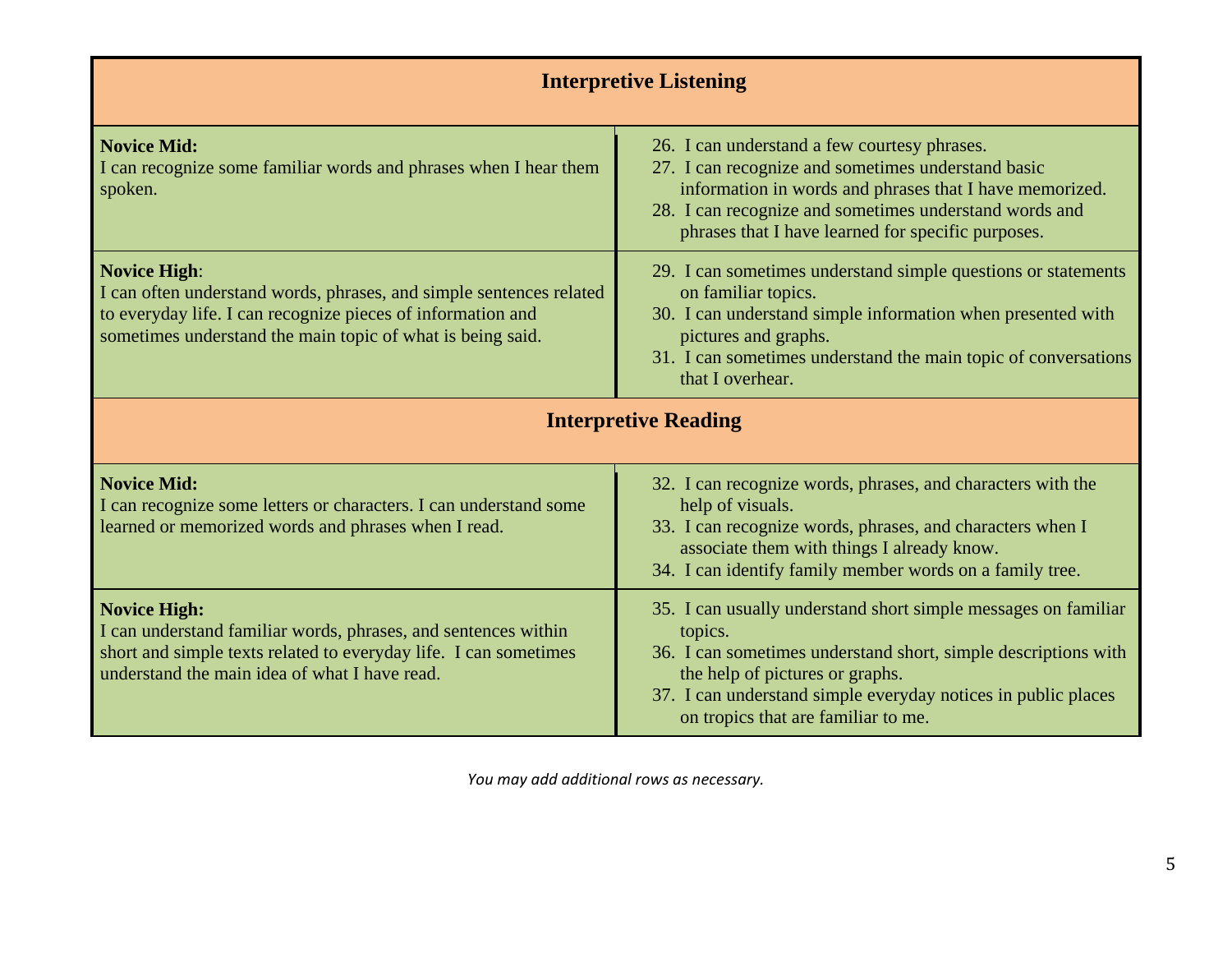## **STAGE 2: How will learners demonstrate what they can do with what they know by the end of the program?**

#### **Summative Performance Assessment**

Describe the *major summative* performance assessments you will use for each of the three communicative modes. These assessments will provide evidence that learners have achieved the program learning objectives.

| <b>INTERPRETIVE TASK</b>                                                                                                                                                                                                               | <b>INTERPERSONAL TASK</b>                                                                                                                                                                                                                             | PRESENTATIONAL TASK                                                                                                                                                                                                                                                                                                                                                                                                                                                                                                                                                              |
|----------------------------------------------------------------------------------------------------------------------------------------------------------------------------------------------------------------------------------------|-------------------------------------------------------------------------------------------------------------------------------------------------------------------------------------------------------------------------------------------------------|----------------------------------------------------------------------------------------------------------------------------------------------------------------------------------------------------------------------------------------------------------------------------------------------------------------------------------------------------------------------------------------------------------------------------------------------------------------------------------------------------------------------------------------------------------------------------------|
| Learners understand, interpret, and analyze<br>what is heard, read, or viewed on a variety of<br>topics.                                                                                                                               | Learners interact and negotiate meaning in<br>spoken or written conversations to share<br>information, reactions, feelings, and opinions.                                                                                                             | Learners present information, concepts, and<br>ideas to inform, explain, persuade, and narrate<br>on a variety of topics using appropriate media<br>and adapting to various audiences of listeners,<br>readers, or viewers.                                                                                                                                                                                                                                                                                                                                                      |
| Students will read captions/brief explanations<br>and connect that information to the appropriate<br>visuals. They will listen to descriptions of<br>people and places and identify the people and<br>places that are being described. | Students will share real or virtual illustrated<br>storybook pages and will talk with partners<br>and/or native speakers. They will exchange<br>personal information to get to know each other<br>while discussing images shown in the<br>storybooks. | Students will create physical or virtual<br>storybooks and newsletters. They will include<br>maps of their exchange cities/towns and<br>images of important features.                                                                                                                                                                                                                                                                                                                                                                                                            |
| Students will have a final written<br>exam that match the program<br>objective.<br>Throughout the program, students<br>will have unit quiz which access<br>students' interpretive ability.                                             | Students will have a final oral exam at<br>the last week of the program.<br>Throughout the program, students will<br>have unit oral and listening quiz. Oral<br>and listening quizzes usually are task<br>based activities.                           | Student will be able to present<br>$\bullet$<br>information in a written or oral<br>format on several situations to their<br>classmates, instructors and visitors.<br>Students will give a presentation of<br>$\bullet$<br>his/her illustrated story book.<br>Students will host a cooking day and<br>introduce to others about some<br>Chinese food.<br>Students will give a short speech<br>entitled "Myself and My Family".<br>At the graduation day, students will<br>participate in the drama: "Journey<br>along the Silk Road" (singing,<br>dancing, talking, and acting). |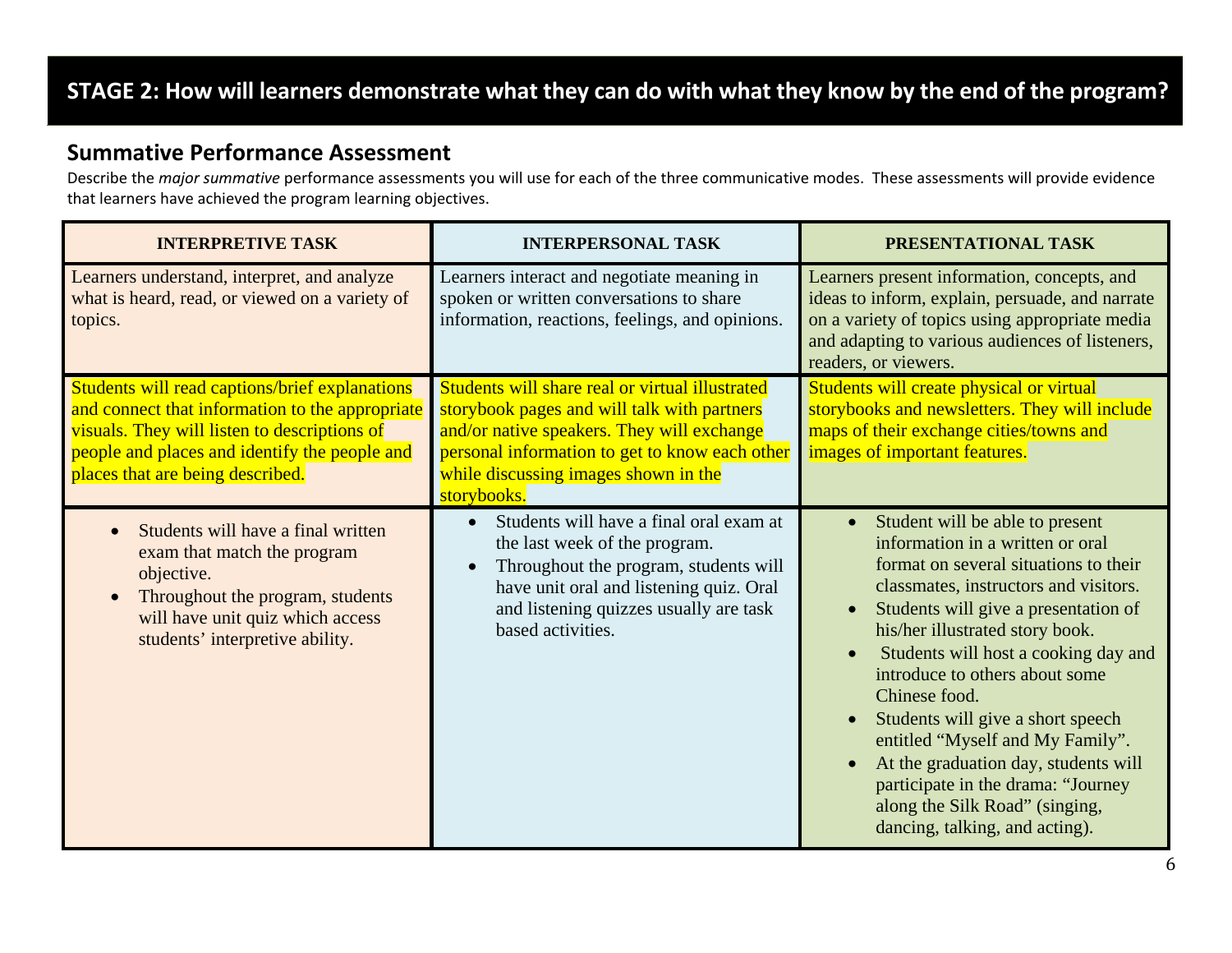## **STAGE 3: What will prepare learners to demonstrate what they can do with what they know?**

#### **Learning Experiences**

In this section, list the major learning experiences and related evidence of learning from the beginning through the end of your unit/program. Complete the first column with the program Can-Dos developed or identified in Stage 1. In the second column, determine the specific linguistic, cultural, and other subject matter knowledge and skills that learners will acquire as they work with your program theme. In the third column, indicate the learning experiences that will allow learners to develop these skills and knowledge so that they can perform the summative tasks identified in Stage 2.

| PROGRAM CAN-DO STATEMENTS<br><b>NCSSFL-ACTFL CAN-DO</b><br><b>STATEMENTS</b><br>Learners can | LANGUAGE, CULTURE, CONTENT<br>Learners need to use                                                                                                                                  | <b>MAJOR LEARNING EXPERIENCES &amp;</b><br><b>EVIDENCE</b> Learners will experience &<br>demonstrate                                                                               |  |  |  |
|----------------------------------------------------------------------------------------------|-------------------------------------------------------------------------------------------------------------------------------------------------------------------------------------|------------------------------------------------------------------------------------------------------------------------------------------------------------------------------------|--|--|--|
| Copy these Can-Dos directly from Stage 1,<br>Column 2. Use one row per Can-Do.               | List the vocabulary, grammatical structures,<br>language chunks, cultural knowledge, and<br>content information that learners need to<br>accomplish the Can-Dos listed in column 1. | Describe the key learning<br>tasks/activities/formative assessments that<br>allow learners to demonstrate that they can<br>meet the stated Can-Do.                                 |  |  |  |
| <b>Interpersonal Speaking</b>                                                                |                                                                                                                                                                                     |                                                                                                                                                                                    |  |  |  |
| 1. I can introduce myself and others.                                                        | Hello, my name is<br>First name, family name, where I live, my<br>country of origin.<br>This is my friend.<br>His/her name is                                                       | Students will work as pair: greet to each other<br>politely; introduce to each other; ask and<br>answer each other their name, nationality, and<br>family origin.                  |  |  |  |
| 2. I can greet and leave people in a polite way.                                             | Hello/Thank you/Good-bye<br>Culturally appropriate words<br><b>Gestures</b>                                                                                                         | Students will greet others involved in the<br>program in culturally appropriate ways.<br>Students will observe native speakers greeting<br>each other in film clips and in person. |  |  |  |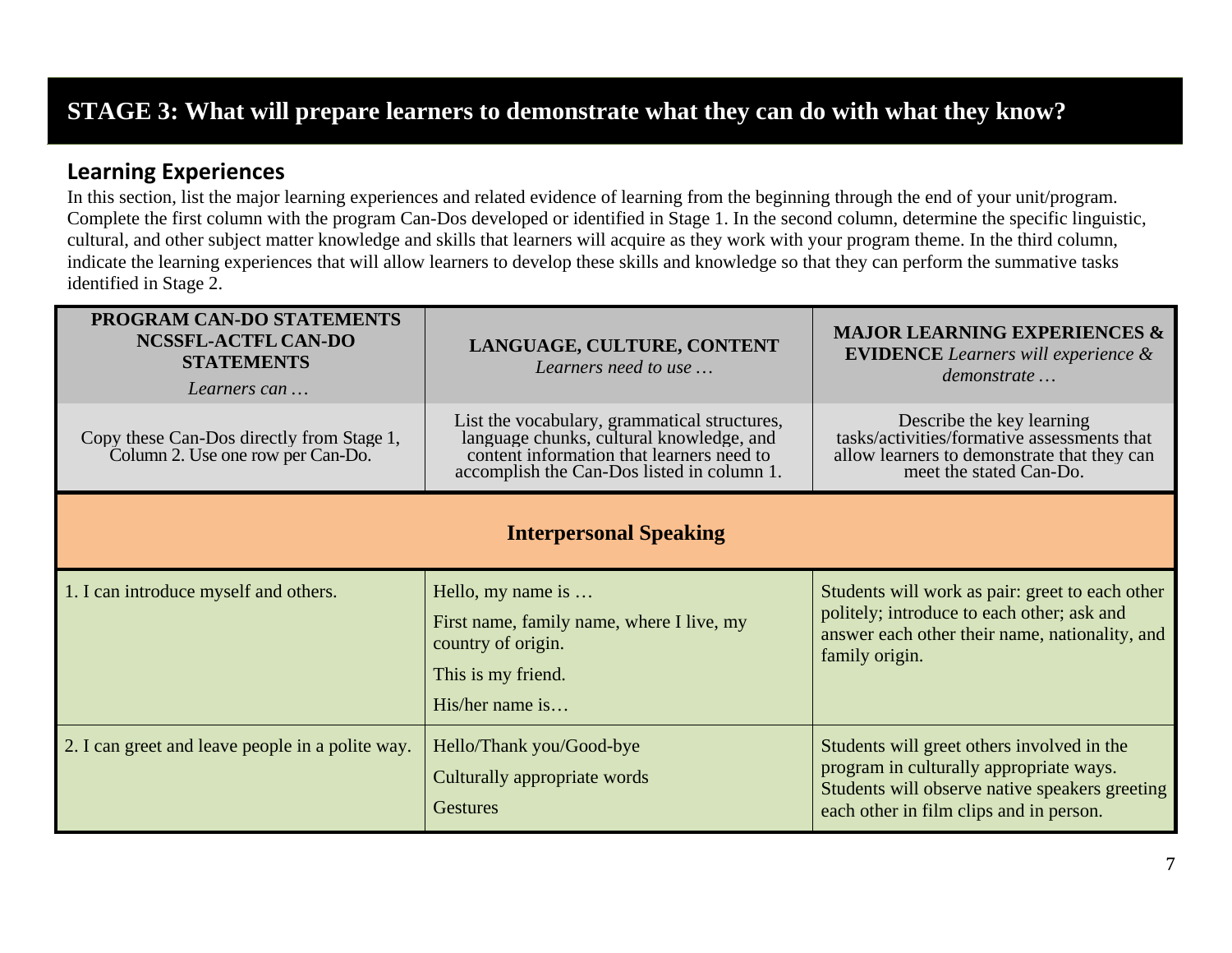|                                                                                                |                                                                                                                                                                                                                                                                                                                                             | Students will reflect on what they observe.<br>They will then assume various roles in an<br>imagined family and will greet others in<br>appropriate ways.                                                                                                                                                           |
|------------------------------------------------------------------------------------------------|---------------------------------------------------------------------------------------------------------------------------------------------------------------------------------------------------------------------------------------------------------------------------------------------------------------------------------------------|---------------------------------------------------------------------------------------------------------------------------------------------------------------------------------------------------------------------------------------------------------------------------------------------------------------------|
| 3. I can make some simple statements in a<br>conversation.                                     | I am a student.<br>My mom is a teacher.<br>I am American.<br>My dad is an engineer.<br>I am flying to China next Month.<br>My sister is a college student.<br>I like listen to music during the weekend. How<br>about you?<br>I think watching movie is interesting.<br>What is the weather like in Dun Huang?<br>The weather in Beijing is | Use visual and graph that instructor has<br>prepared, student work as group to carry<br>conversation after instructor and aids model a<br>conversation.<br>Teacher provides pictures of weather<br>condition in cities along the Silk Road.<br>Students then carry conversation describe<br>each weather condition. |
| 4. I can ask some simple questions.                                                            | What is your name?<br>Are you a student?<br>Where is the Silk Road Restaurant?<br>How many people are there in your family?<br>Are you a Chinese/American?<br>Do you like Chinese/American food?<br>Do you like ?<br>I like/do not like<br>I prefer<br>I like listen to music, how about you?                                               | Students will interview different partners to<br>determine their likes and dislikes.<br>Student will note others who like the same<br>things they do, and each student will attempt<br>to identify the person in the class who is most<br>like him or her.                                                          |
| 5. I can talk with friends and family about my<br>likes/dislikes and my reasons for signing up | Why do you want to participate in a travel?<br>What will you do during the travel portion?                                                                                                                                                                                                                                                  | Teacher organizes students into "buzz<br>groups" of three or four individuals to discuss                                                                                                                                                                                                                            |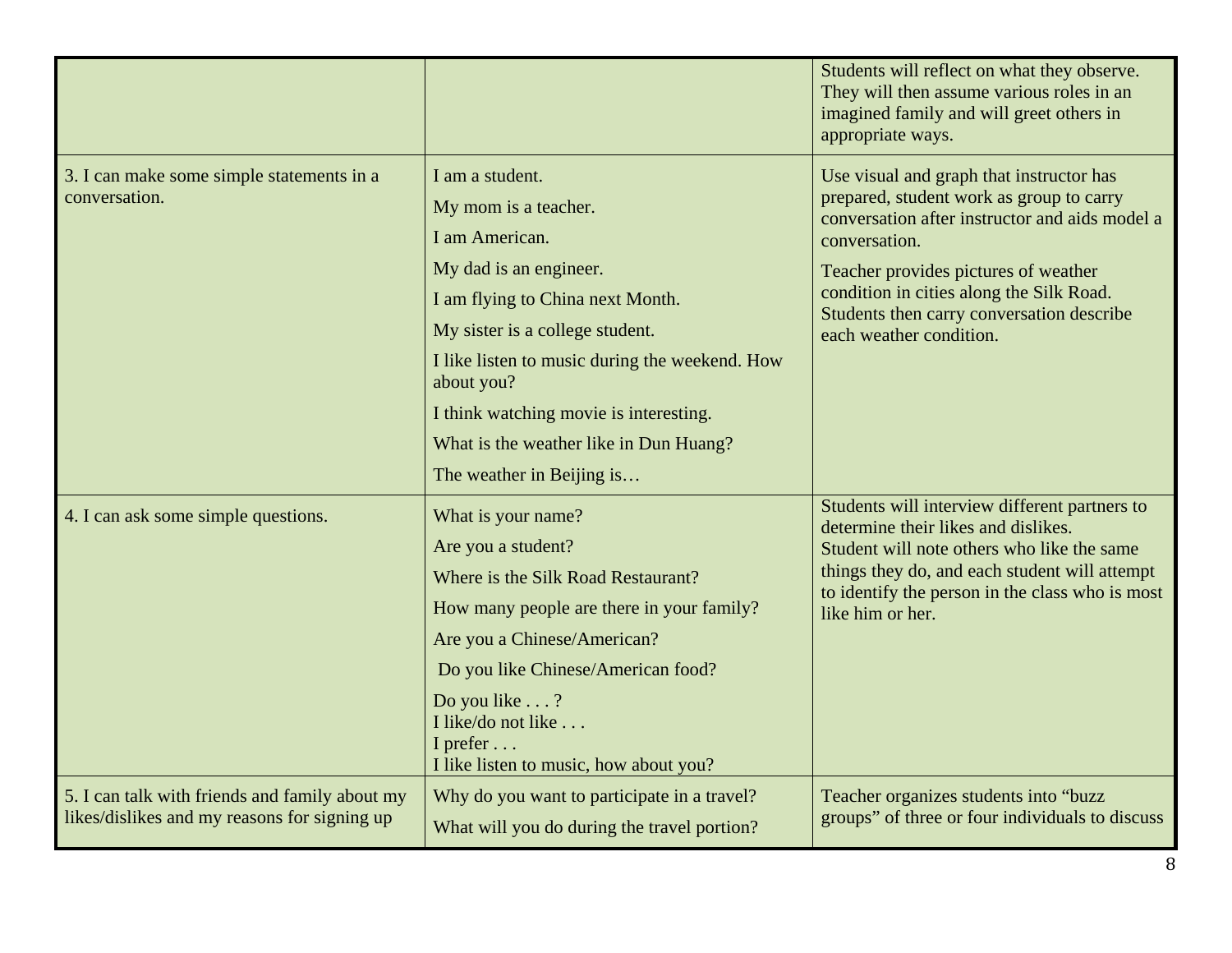| for a combination travel program.                                                    | Where will you go?<br>I want to travel to the Silk Road.<br>I like travel. What about you?<br>What do you like to do during the summer?<br>What do you like to drink><br>I like to drink water. I do not like coffee.<br>I will meet new people. I will see new places and<br>learn about the culture.                                                                                                                                                                                                                      | their reasons for wanting to travel, the<br>activities they want to participate in, and the<br>places they would like to visit. Each buzz<br>group is assigned a specific topic — reasons<br>for travel, activities, etc. In their buzz group,<br>students discuss the assigned topic and come<br>to a decision about the top three items within<br>that category that are of interest to them. One<br>person from each group is picked randomly to<br>report the findings to the class.                                                                                                                                                                                                                                                                             |
|--------------------------------------------------------------------------------------|-----------------------------------------------------------------------------------------------------------------------------------------------------------------------------------------------------------------------------------------------------------------------------------------------------------------------------------------------------------------------------------------------------------------------------------------------------------------------------------------------------------------------------|----------------------------------------------------------------------------------------------------------------------------------------------------------------------------------------------------------------------------------------------------------------------------------------------------------------------------------------------------------------------------------------------------------------------------------------------------------------------------------------------------------------------------------------------------------------------------------------------------------------------------------------------------------------------------------------------------------------------------------------------------------------------|
| 6. I can exchange personal information with<br>my travel companions, and my leaders. | What is your name? My name is $\dots$ Where are<br>you from?<br>Where do you live? I am from<br>I live in What do you like to do in your free<br>time? I like to<br>What is your favorite type of music? Musical<br>group? Artist?<br>I prefer<br>Do you play sports?<br>Which ones?<br>Do you play on a team? I play<br>I don't play sports.<br>Do you play a musical instrument? Which one?<br>I am in a band.<br>I don't play an instrument.<br>Do you like to go to the movies?<br>What is your favorite type of movie? | During the imaginary journey to the Silk<br>Road, students meet and greet one another.<br>They circulate and gather information about<br>their travel companions. As they learn more<br>about their travel companions, students who<br>have three or more things in common form<br>groups and report to the whole group about<br>their commonalities and/or their differences.<br>These lists are then used to create "find"<br>someone who" activities in which students<br>interact to find the person in class who has<br>done a certain thing.<br>(Did you go to the movies/the museum? Yes,<br>I went to $\dots$ / No, I didn't go to $\dots$ )<br>In small groups students discuss the activities<br>deciding if they were funny, sad, scary,<br>awkward, etc. |
| 7. I can talk about a few customs and                                                | Xi An is the beginning point of the Silk Road.                                                                                                                                                                                                                                                                                                                                                                                                                                                                              | In small groups, students work on a map of                                                                                                                                                                                                                                                                                                                                                                                                                                                                                                                                                                                                                                                                                                                           |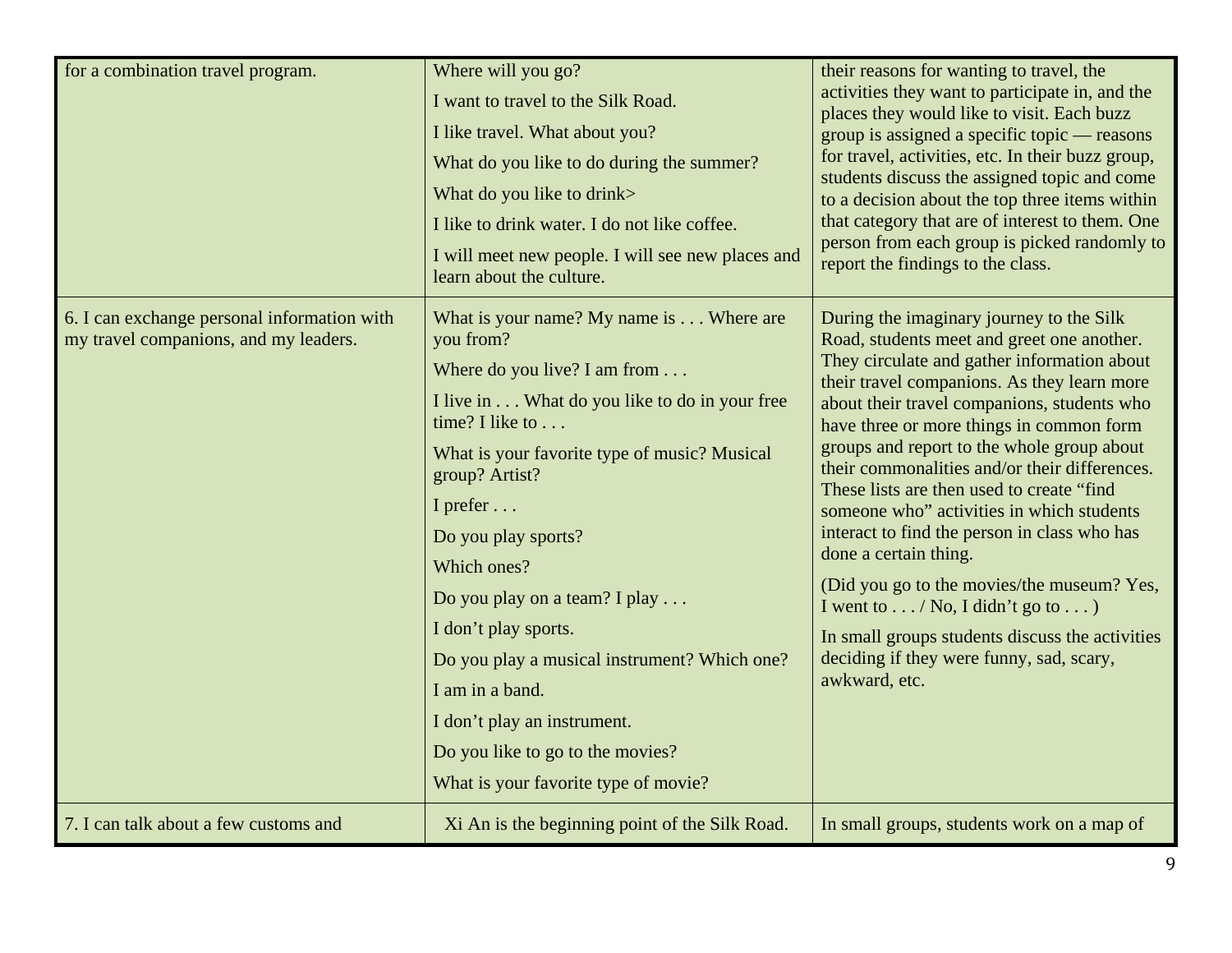| traditions that I learned when interacting with<br>native speakers of the language.                                                       | Xi An Jiao Zi is very famous.<br>Where is Taklimakan Desert?<br>Dun Huang Bazaar is very interesting.<br><b>Chinese New Year food/custom</b><br>Chinese paper cutting<br>Chinese painting<br>India spices/Persia carpet/Arabian food                                                                                                                                | the Silk Road. They contribute ideas verbally<br>and assign one team member to record their<br>ideas on a piece of chart paper.<br>They talk about the main concepts, supporting<br>details, and the relationships between target<br>language customs and traditions.                                                                                                                                                                                                                     |
|-------------------------------------------------------------------------------------------------------------------------------------------|---------------------------------------------------------------------------------------------------------------------------------------------------------------------------------------------------------------------------------------------------------------------------------------------------------------------------------------------------------------------|-------------------------------------------------------------------------------------------------------------------------------------------------------------------------------------------------------------------------------------------------------------------------------------------------------------------------------------------------------------------------------------------------------------------------------------------------------------------------------------------|
| 8. I can talk about the tourism aspects of the<br>trip-places I visited and things I did.                                                 | Are you from Xi An?<br>Xi An is the beginning of the Silk Road.<br>I would like to travel to Xi An.<br>Dun Huang wall paintings are beautiful.<br>Did you see ? I saw<br>Did you visit ? I visited<br>Did you climb the Great Wall?<br>I climbed the Great Wall.<br>Why is Dun Huang so famous?<br>$\ldots$ is famous for $\ldots$<br>I like to travel to Xin Jiang | Students each receive a card with the name of<br>a famous site along the Silk Road where the<br>target language is spoken. They circulate to<br>ask and<br>Answer questions about the sites that their<br>classmates have. They must ask at least five<br>questions before they guess the name of the<br>place. When they correctly guess a site, they<br>collect that card. Students who surrender their<br>cards, select another card from the pile of<br>extra cards in the classroom. |
| 9. I can talk about things to do in a city and<br>give and ask for directions for getting around a<br>city in the foreign country/region. | What would you like to do?<br>I would like to<br>I prefer<br>I don't like<br>How do I find $\ldots$ ?<br>Where is located?                                                                                                                                                                                                                                          | Students are given sentences about possible<br>activities that they might do in a city before<br>field trip.<br>Students decide what they want to do and<br>then work with a map to decide the order of<br>the day's activities.                                                                                                                                                                                                                                                          |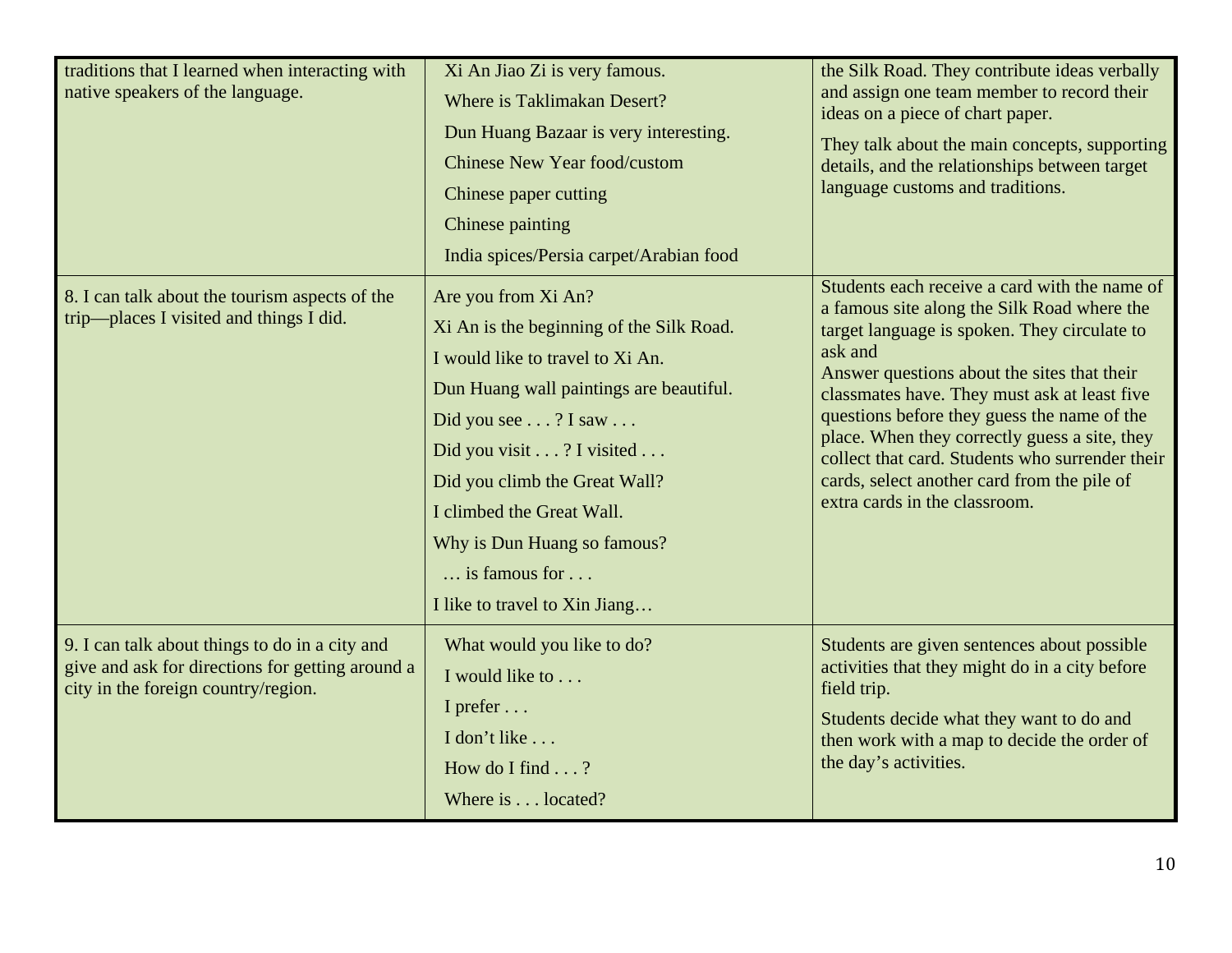|                                                                                            | We are going to  today / tomorrow.<br>Can you please give me directions to $\dots$<br>Sequence expressions (first, next, then, finally)<br>Turn right/left Go straight Corner Continue for.<br>blocks/kilometers                                                                                                                                 |                                                                                                                                                                                                                                                                                                                                                                             |
|--------------------------------------------------------------------------------------------|--------------------------------------------------------------------------------------------------------------------------------------------------------------------------------------------------------------------------------------------------------------------------------------------------------------------------------------------------|-----------------------------------------------------------------------------------------------------------------------------------------------------------------------------------------------------------------------------------------------------------------------------------------------------------------------------------------------------------------------------|
|                                                                                            | <b>Presentational Speaking</b>                                                                                                                                                                                                                                                                                                                   |                                                                                                                                                                                                                                                                                                                                                                             |
| 10. I can present information about myself and<br>others using words and phrases.          | Hello, every one. My name is<br>I am from<br>I am  years old.<br>My birthday is<br>This is my friend.<br>His/her name is<br>He/She is from<br>He/She is a student.                                                                                                                                                                               | Students will create mock student ID cards<br>like those that might be used in the target<br>culture. The cards include relevant data<br>required by target culture schools and/or US<br>schools.<br>Students will prepare a short speech about<br>himself/herself/ and his/her family.<br>Students will give a short speech in the class<br>titled "Myself and My Family". |
| 11. I can express my likes and dislikes using<br>words, phases, and memorized expressions. | Like/dislike about food, weather, color, and<br>activity<br>I like to play tennis.<br>During the weekend, I like to listen to music and<br>play basketball.<br>I think watching movie is interesting.<br>I like wearcolor cloth<br>I like Chinese food.<br>Do you prefer Chinese food or ?<br>It is sunny today in (Beijing/Nanjing)<br>Tomorrow | In the activity center, each student work with<br>the group, and present to others hi/her<br>like/dislike concerning food, weather, color,<br>and activities<br>Check weekly weather report for major cities<br>in China.<br>There is a Weather Wheel in the class.<br>Students work as groups, each group take tern<br>to give a weekly Weather Report.                    |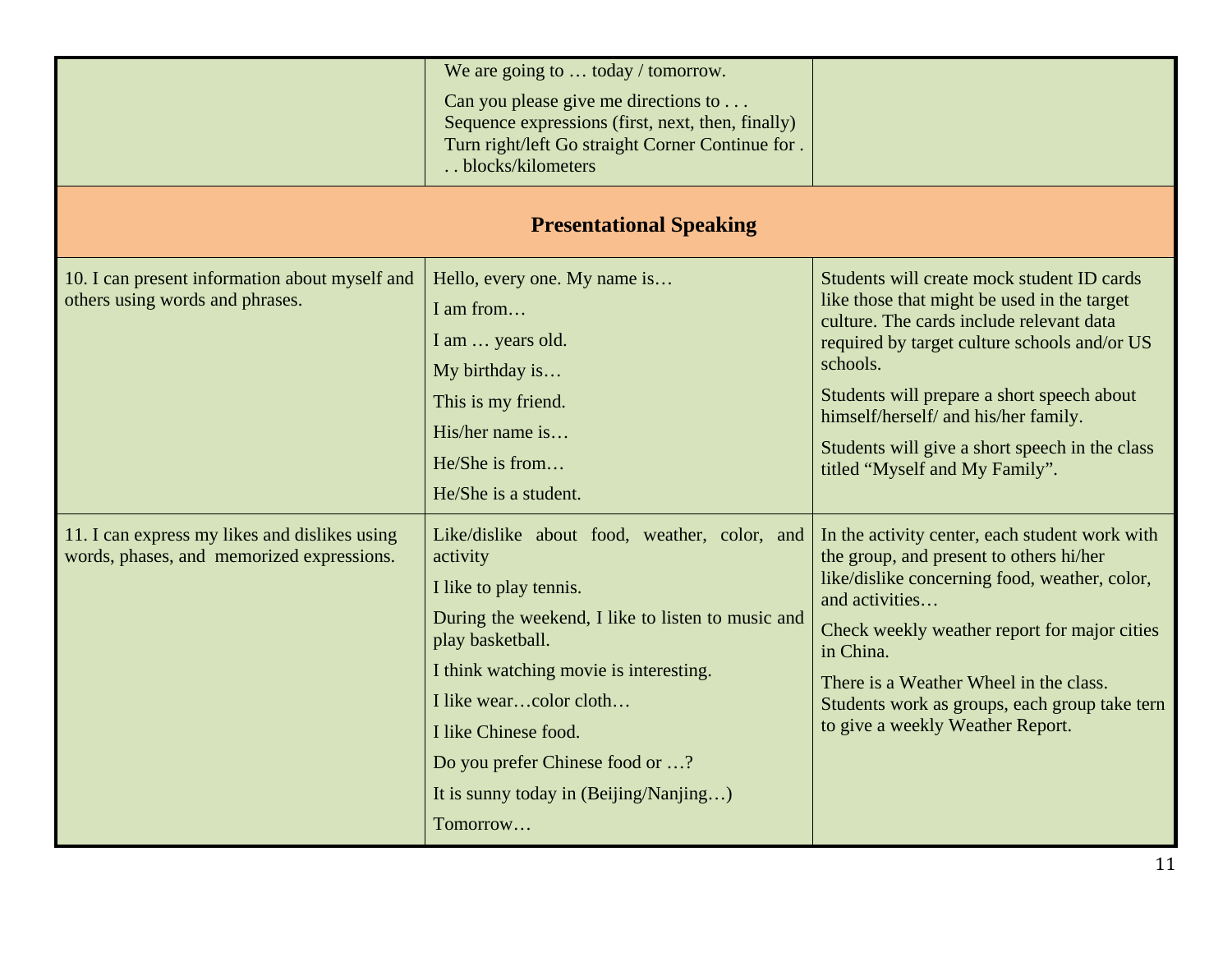| 12. I can talk about my daily activities using<br>words, phrases, and memorized expressions | Telling time<br><b>Numbers</b><br>Calendar: year, month, date, and week<br>Daily routine:<br>When to get up, when to eat breakfast, and when<br>to go to school<br>I am tired. I got up at 8:00 today.<br>Last night, I did not go to sleep until | Students will create a daily routine chart and<br>tell others in the group about his/her daily<br>activities.                                                                                                                                                                                                                                                              |
|---------------------------------------------------------------------------------------------|---------------------------------------------------------------------------------------------------------------------------------------------------------------------------------------------------------------------------------------------------|----------------------------------------------------------------------------------------------------------------------------------------------------------------------------------------------------------------------------------------------------------------------------------------------------------------------------------------------------------------------------|
| 13. I can present information about familiar<br>items in my immediate environment           | Chinese painting<br><b>Giant Panda:</b><br>Describe Giant Panda: black, white, big, cute,<br>lovely<br>Giant Panda is adorable.<br>What Giant Panda like to eat/drink.<br>What Giant Panda do not like to eat/drink.                              | Students will paint Giant Panda.<br>Students will describe Giant Panda.<br>Students will do research and find out why<br>Giant Panda is a rare and endangered species<br>(what causes the situation).<br>Students will do research and find out what<br>Giant Panda like/dislike/diet.<br>Students will work as group and conduct a<br>debate titled: Protect Giant Panda! |
| 1. I can present information about my life<br>using phrases and simple sentences,           | Use vocabularies learned to present: first name,<br>last name, nationality, status (high school<br>student/college student), favorite subject,<br>favorite food, favorite activity, etc.                                                          | Before a field trip to a Chinese community,<br>ask students create a map for the destination,<br>and do research on target restaurant and store.<br>After the field trip, student will tell the class<br>of his/her field trip experiences. Share with<br>others of what he/she bought, color, size, and<br>price, etc.                                                    |
| 15. I can tell about a familiar experience or<br>event using phrases and simple sentences.  | Shopping related vocabularies: color, price, size<br>Location/direction to Chinese restaurant<br>Like/dislike for goods/foods/prices                                                                                                              | Before a field trip to a Chinese community,<br>ask students create a map for the destination.<br>Students do some research and find an<br>appropriate restaurant and some stores as                                                                                                                                                                                        |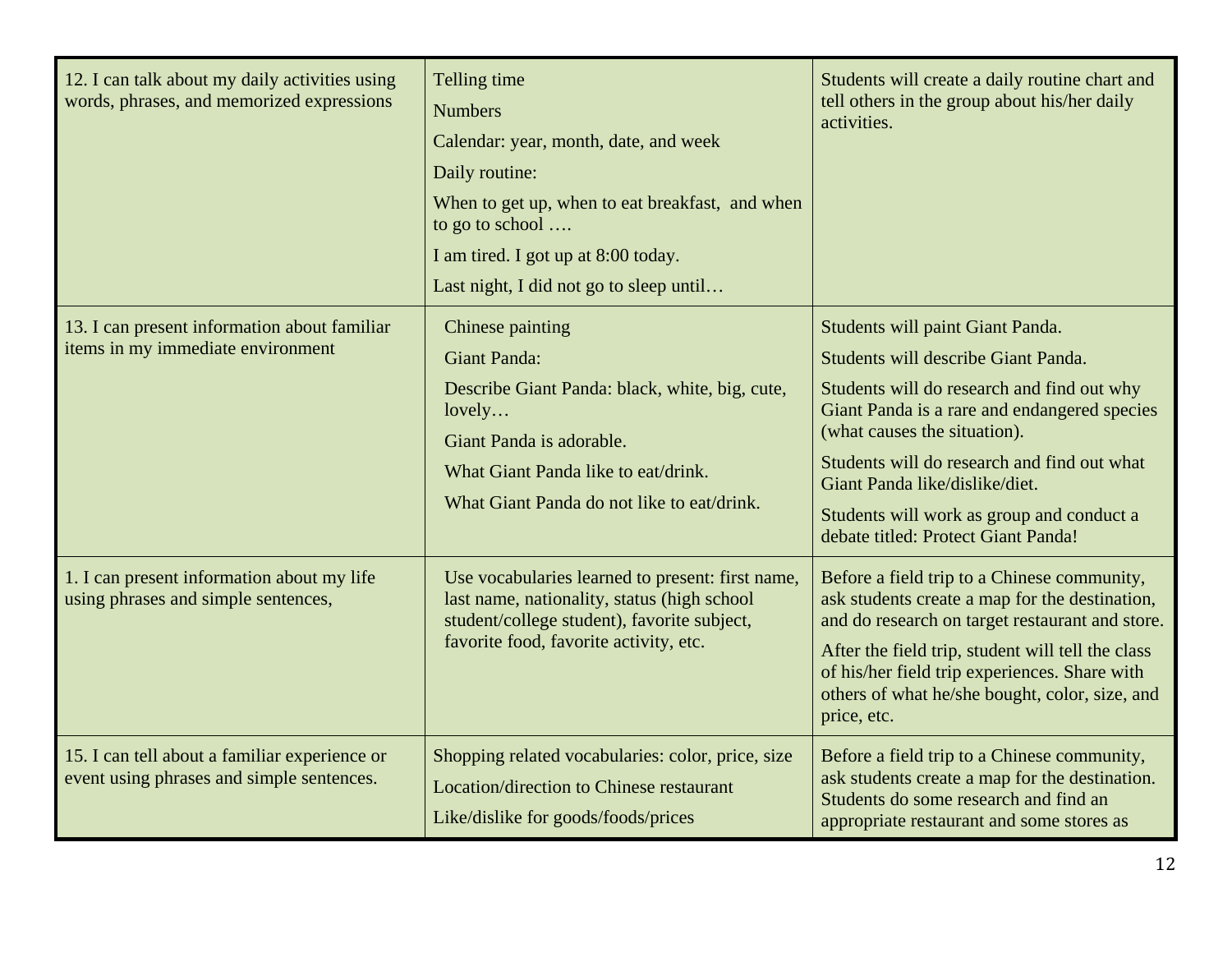|                                                                                                                        | Pay money and give changes                                                                                                                    | target restaurant and store.                                                                                                                                                                                                                                                                                                      |
|------------------------------------------------------------------------------------------------------------------------|-----------------------------------------------------------------------------------------------------------------------------------------------|-----------------------------------------------------------------------------------------------------------------------------------------------------------------------------------------------------------------------------------------------------------------------------------------------------------------------------------|
|                                                                                                                        |                                                                                                                                               | After the field trip, student will tell the class<br>of his/her field trip experiences.                                                                                                                                                                                                                                           |
|                                                                                                                        |                                                                                                                                               | Students will tell others about the restaurant<br>and stores he/she visited.                                                                                                                                                                                                                                                      |
|                                                                                                                        |                                                                                                                                               | Share with others of what he/she bought,<br>color, size, and price, etc.                                                                                                                                                                                                                                                          |
| 16. I can present information about others<br>using phrases and simple sentences.                                      | Use previously listed vocabulary.                                                                                                             | Each student will consider a historical<br>individual who serves as a personal hero and<br>will explain to a partner why that person is a<br>hero and the personality and character traits<br>that make him/her a hero                                                                                                            |
|                                                                                                                        |                                                                                                                                               | Each student will research a historical<br>character that he/she admires and will build<br>the case that the individual is or is not worthy<br>of his/her celebrity status. Students will then<br>share that information with the class using<br>simple sentences. For example, "Cai Lun<br>invented the paper making method. He" |
|                                                                                                                        |                                                                                                                                               | Working in groups, students will invent a<br>superhero for their community and prepare a<br>presentation on the personality of that person.<br>They will also detail what the superhero<br>would do to benefit their community, giving<br>reasons why that action would be important to<br>the community.                         |
| 17. I can present basic information about a<br>familiar person, place, or thing using phrases<br>and simple sentences. | Places/countries/cities along the Silk Road.<br>Name of a chosen country/city/place<br>What special about the place<br>Why you like the place | Each student will choose to adopt a<br>country/place/city, and find out something<br>special about the place.<br>Tell others about the place.<br>Why you choose the place.                                                                                                                                                        |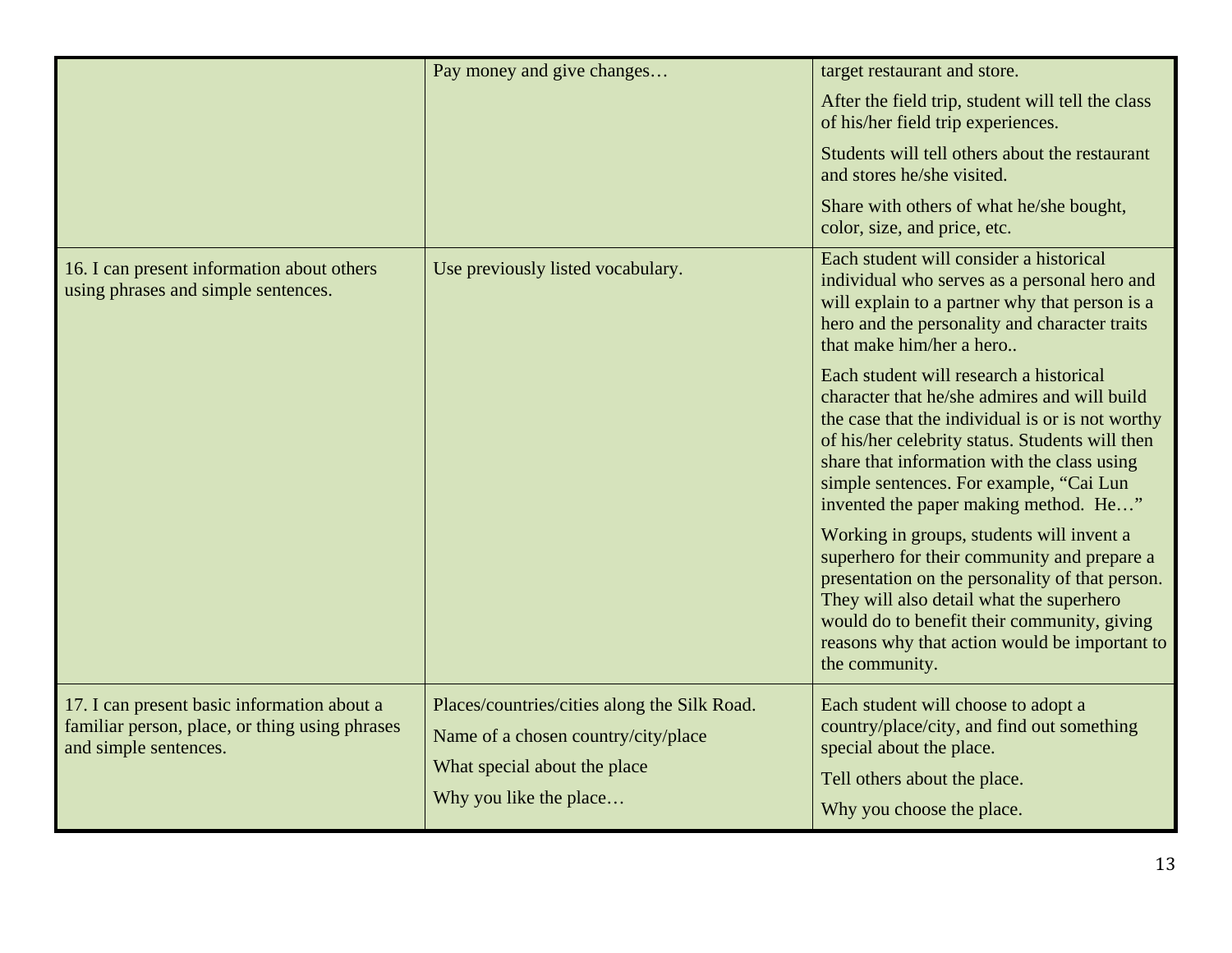| <b>Presentational Writing</b>                                                                              |                                                                                                                                                                                |                                                                                                                                                                                                                                                                                                                                                                                                        |
|------------------------------------------------------------------------------------------------------------|--------------------------------------------------------------------------------------------------------------------------------------------------------------------------------|--------------------------------------------------------------------------------------------------------------------------------------------------------------------------------------------------------------------------------------------------------------------------------------------------------------------------------------------------------------------------------------------------------|
| 18. I can fill out a simple form with some<br>basic personal information.                                  | percent of the class likes (activity), and so<br>do I.<br>percent of the class does not like (activity),<br>but I do.                                                          | Using sentence frames provided by the<br>teacher, students will work in small groups to<br>create survey questions to collect information<br>about the class.<br>When possible, this survey could also be<br>taken by a group of peers in the target culture.<br>Students will interview native speakers using<br>the same questions and will compile the data<br>and share the results of the survey. |
| 19. I can list my daily activities and write lists<br>that help me in my day-to-day life.                  | Chinese calendar: year, month, week, and date.<br>Read clock in Chinese.<br>days of the week/name of 12 months<br>numbers $(1-50)$<br>Tell time and<br>Write dates in Chinese. | Students will use chopsticks pick up beans<br>and count. Whoever picks up 50 beans first<br>gets a prize.<br>Use a Chinese calendar with zodiac.<br>Students write numbers in Chinese on the<br>Calendar.<br>Students use abacus manipulate numbers.<br>Students will create his/her own StarTalk<br>Journey Calendar with activities for each day.                                                    |
| 20. I can write about myself using learned<br>phrases and memorized expressions.                           | Write simple biographical information as<br>mentioned above                                                                                                                    | Students will create mock passport like those<br>that might be used in China.<br>Use cards include relevant data required by<br>Chinese culture schools and/or US schools.                                                                                                                                                                                                                             |
| 21. I can write notes about something I have<br>learned using lists, phrases, and memorized<br>expression. | List of food for Kitchen Day:<br>Name of Chinese food:<br>Ingredients<br><b>Compare Chinese Chopsticks with American</b><br>forks                                              | Students will participate in the Kitchen Day.<br>Students will learn how to make some<br>traditional Chinese food.<br>Students will eat the food they produced and                                                                                                                                                                                                                                     |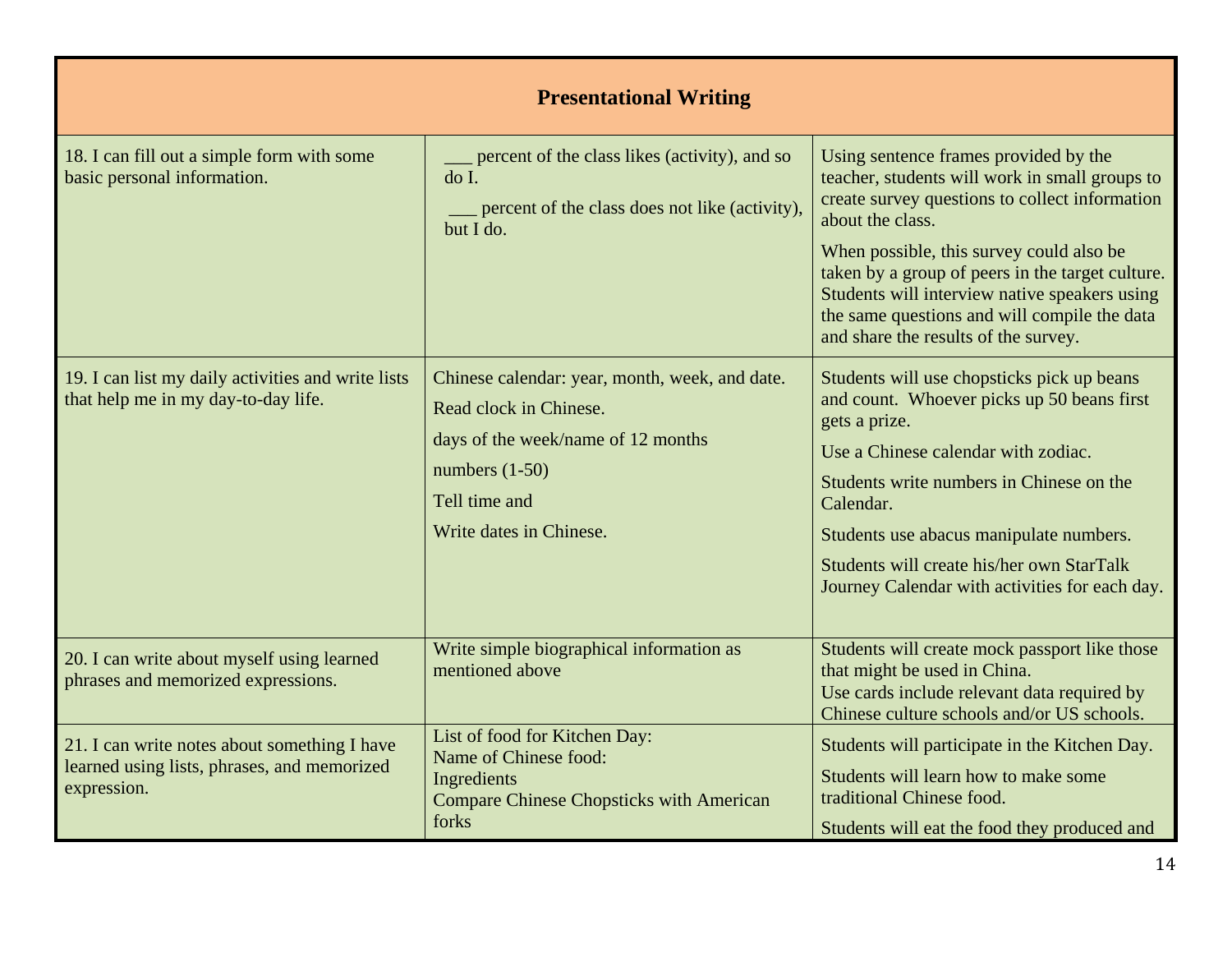|                                                                                                               |                                                                                                               | invite some others to enjoy the food.                                                                                                                                |
|---------------------------------------------------------------------------------------------------------------|---------------------------------------------------------------------------------------------------------------|----------------------------------------------------------------------------------------------------------------------------------------------------------------------|
|                                                                                                               |                                                                                                               | Students will produce a manual for the<br>Kitchen Day.                                                                                                               |
|                                                                                                               |                                                                                                               | Students will create a Invitation invite others<br>to the Kitchen Day.                                                                                               |
| 22. I can write short notes using phrases and<br>simple sentences.                                            | <b>Biographical information/Family</b><br>Places in China/Chinese Food<br>Sports/activities                   | Students will create scrapbook pages to share<br>basic information about their biographical<br>identities, their families, and favorite<br>food/sports/activities.   |
| 23. I can write basic information about things I<br>have learned.                                             | Places along the Silk<br>Road/color/price/size/weather/foods/activities                                       | Students will work together with others to<br>create their own StarTalk Weekly Newsletter.                                                                           |
|                                                                                                               |                                                                                                               | On the StarTalk Newsletter, students write<br>what they have learned and how they feel<br>(their preference) for things they have<br>learned.                        |
| 24. I can ask for information in writing.                                                                     | Vocabulary relate to internet/school<br>activity/subjects/weather                                             | Students will email to someone in China that<br>the instructor provided. Ask the person about<br>weather condition, school condition, school<br>cafeteria food, etc. |
| 25. I can write information about my daily life<br>in a letter, blog, discussion aboard, or email<br>message. | Using vocabularies mentioned before                                                                           | Exchange email/letter with pen pal in China<br>about his/her daily life/school life/StarTalk<br>activities, etc                                                      |
| <b>Interpretive Listening</b>                                                                                 |                                                                                                               |                                                                                                                                                                      |
| 26. I can understand a few courtesy phrases.                                                                  | Understand: Please, Thank You, Hello, and<br>Goodbye in Chinese; and know how to respond<br>to above phrases. | Students will listen to recording on<br>CANVAS, and then be assessed with Clicker<br>activity.                                                                       |
|                                                                                                               |                                                                                                               | Students will watch short video clip and then                                                                                                                        |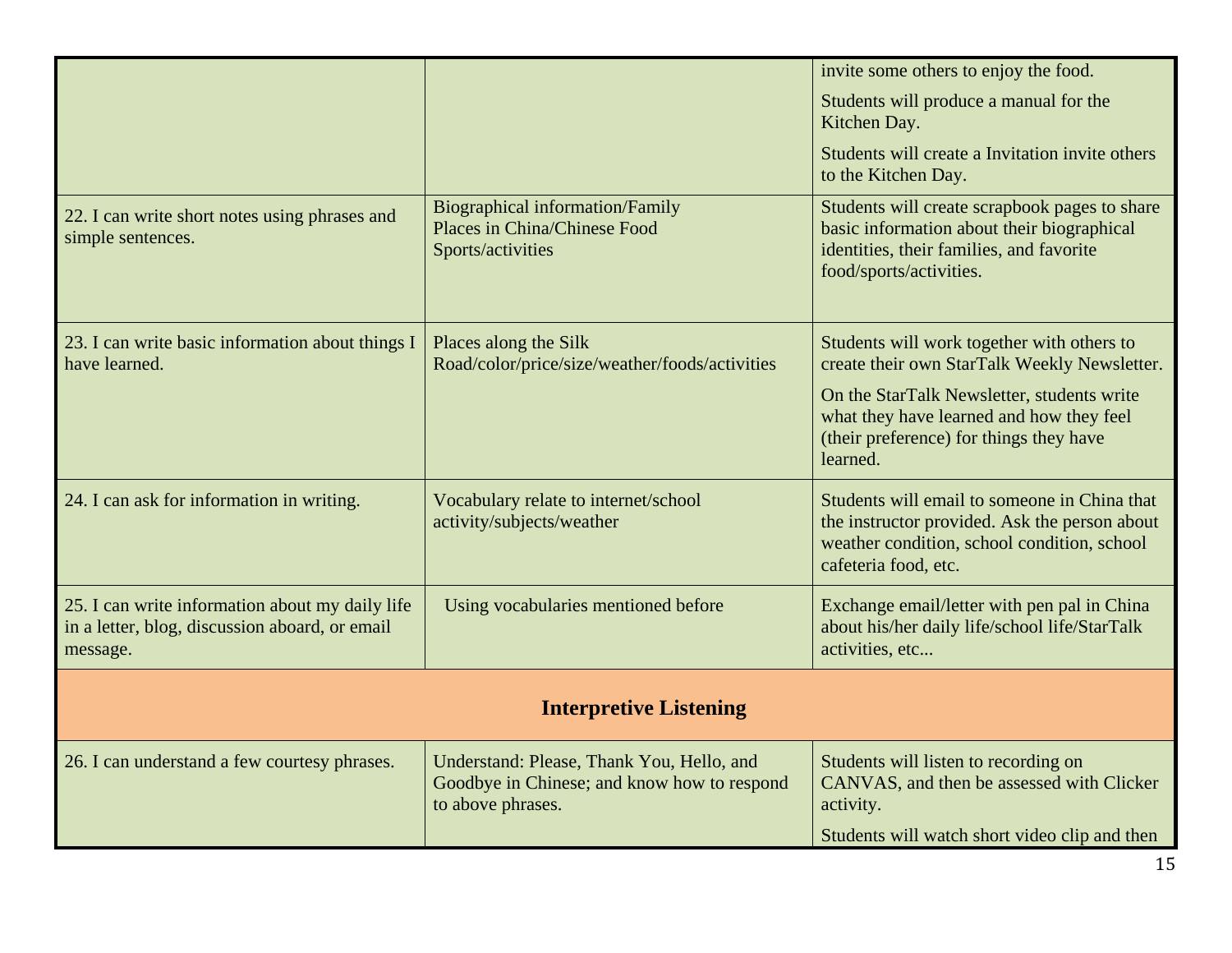|                                                                                                                  |                                                                                                                                                       | be divided into small groups to practice and<br>interacts with each other.<br>Students will play "Telephone" game in<br>Chinese.                                                                                                                               |
|------------------------------------------------------------------------------------------------------------------|-------------------------------------------------------------------------------------------------------------------------------------------------------|----------------------------------------------------------------------------------------------------------------------------------------------------------------------------------------------------------------------------------------------------------------|
| 27. I can recognize and sometimes understand<br>basic information in words and phrases that I<br>have memorized. | <b>Biographical information</b><br>Family, family members<br>Places in city<br>Weather/transportation                                                 | Students will listen to audio recordings<br>containing basic biographical information<br>(like those found at Audio Lingua<br>(www.audio-lingua.eu) and will complete<br>graphic organizers for that information.                                              |
|                                                                                                                  |                                                                                                                                                       | Students will listen to recording on CANVAS<br>that instructor has prepared. They will<br>confirm what they understand by making<br>simple statements and indicating follow-up<br>questions that could elicit more information.                                |
| 28. I can recognize and sometimes understand<br>words and phrases that I have learned for<br>specific purposes.  | Biographical information, family, food, weather,<br>and career                                                                                        | Students will listen to audio recordings<br>containing basic biographical information and<br>will complete graphic organizers for that<br>information.                                                                                                         |
| 29. I can sometimes understand simple<br>questions or statements on familiar topics.                             | Biographical information/Family/Places in China<br>Food/Weather<br>Who, what, when, where, why                                                        | Students will listen to conversations between<br>native speakers and will complete graphic<br>organizers to capture basic information on<br>each person.                                                                                                       |
| 30. I can understand simple information when<br>presented with pictures and graphs.                              | Big city, small city, beautiful city<br>Places along the Silk Road to visit<br>(City) has ______, but  (city) does not have<br>(City) is so beautiful | Students will watch publicity videos for<br>various cities and note the characteristics of<br>each city according to what they see and hear.<br>They will then use that information to decide<br>which cities have the most in common with<br>where they live. |
| 31. I can sometimes understand the main topic<br>of conversations that I over hear.                              | Birthday/birthday<br>party/date/time/eating/drinking/chatting/watching<br>movie/listen to Chinese music/gossip about<br>celebrity/food/name of places | Recording of native speakers talking about a<br>Birthday Party that will take place next week.<br>Students will then answer questionnaires<br>about the main topic of the conversation,<br>when and where will be the event, and                               |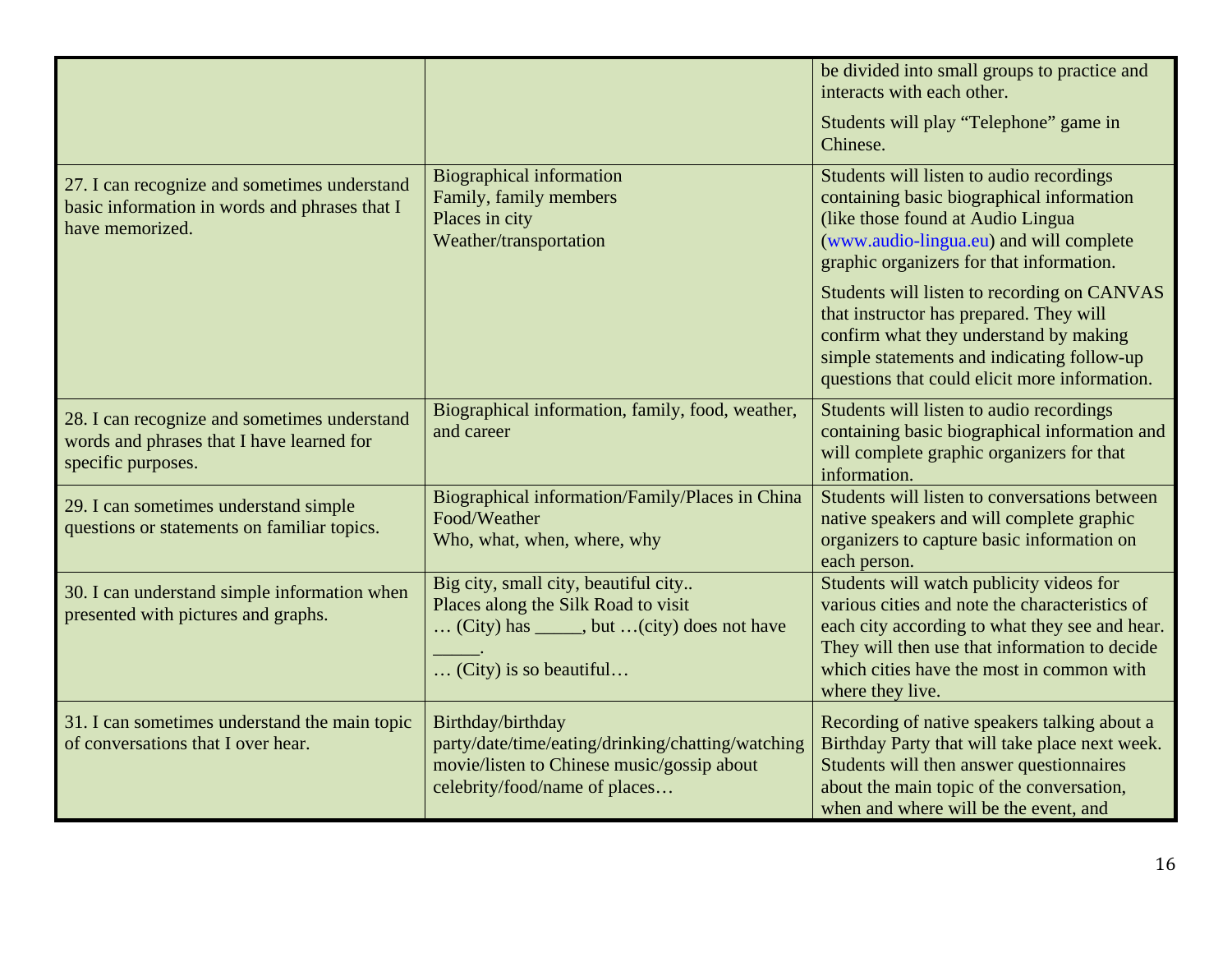|                                                                                                          |                                                                                                                                                        | activities involved                                                                                                                                                                                                                                                                                                                                                                                                                                                                                                   |
|----------------------------------------------------------------------------------------------------------|--------------------------------------------------------------------------------------------------------------------------------------------------------|-----------------------------------------------------------------------------------------------------------------------------------------------------------------------------------------------------------------------------------------------------------------------------------------------------------------------------------------------------------------------------------------------------------------------------------------------------------------------------------------------------------------------|
| <b>Interpretive Reading</b>                                                                              |                                                                                                                                                        |                                                                                                                                                                                                                                                                                                                                                                                                                                                                                                                       |
| 32. I can recognize words, phrases, and<br>character with the help of visuals.                           | In (city), I can go to $\dots$<br>What can you do in (city)?<br>$\ldots$ (hero) is from $\ldots$ City.                                                 | Students will read materials about fictional<br>and historical heroes and will begin to create<br>word lists of characteristics associated with<br>heroes.<br>Students will play a Jeopardy Game (as team)<br>to recognize words, phrases, and characters<br>they have learned                                                                                                                                                                                                                                        |
| 33. I can recognize words, phrases, and<br>characters when associate them with things I<br>already know. | The typical family has (2.2) children.<br>There are <u>equilibration</u> percent that are (white).<br>(City) is bigger than (city).<br>is smaller than | Students will look at data about typical<br>families/populations/ethnic identities in<br>Xi An and will compare that data to data<br>for where they live. If necessary, students<br>will read some of this information<br>outside of class in English and will then<br>work with structured sentence frames to<br>talk about information in class.<br>Students will look at graphs conveying<br>population data about several places<br>along the Silk Road and will be able to<br>compare the sizes of those cities. |
| 34. I can identify family member words on a<br>family tree.                                              | Vocabularies about family member:<br>mother father, older/younger brothers,<br>older/younger sisters<br>Older/younger/big/small                        | Instructor will provide a family tree.<br>Each student will make his/her own family<br>tree with each family member.<br>Students learn how Chinese people introduce<br>family member in a culturally appropriate<br>way.<br>Students observe how Chinese people arrange<br>each member on the Family Tree, such as<br>older generation above younger generation,<br>etc.                                                                                                                                              |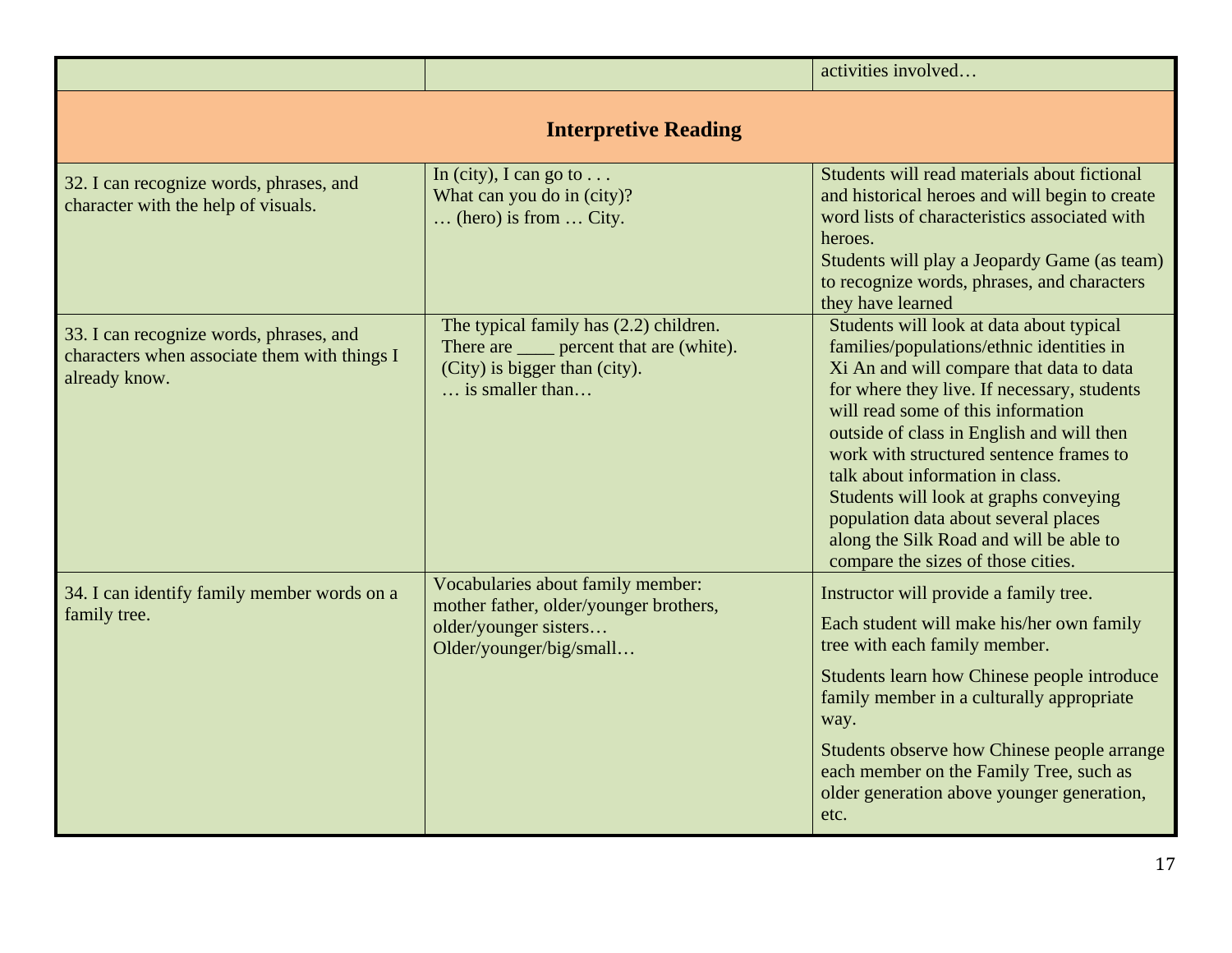| 35. I can usually understand short simple<br>messages on familiar topics.                               | <b>Message of Field Trip:</b><br>When/where/what to bring/how much money<br>needed                                            | Instructor will post message on CANVAS<br>before the field trip with following<br>information: destination of the field trip,<br>purpose of the field trip, departure/arrival<br>time, where and what to eat, how much<br>money to bring, type of transportation, and<br>bus number, etc.<br>Students will response to the message<br>according to his/her understanding.<br>Teacher will confirm with the class for each<br>category.    |
|---------------------------------------------------------------------------------------------------------|-------------------------------------------------------------------------------------------------------------------------------|-------------------------------------------------------------------------------------------------------------------------------------------------------------------------------------------------------------------------------------------------------------------------------------------------------------------------------------------------------------------------------------------------------------------------------------------|
| 36. I can sometimes understand short, simple<br>descriptions with the help of pictures and<br>graphs.   | Names of major places along the Silk Road<br>(countries, cities)<br>(City) is bigger than (city).<br>$\ldots$ is smaller than | Students will look at graphs conveying<br>population data on various cities and will be<br>able to compare the sizes of those cities.<br>Students will read information about what<br>employers want for the future and will list the<br>traits that employers value.                                                                                                                                                                     |
| 37. I can understand simple everyday notices<br>in public places on tropics that are familiar to<br>me. | Event/activity/time/location<br>type of transportation                                                                        | StarTalk instructors will post announcement<br>for scheduled special events, such as Sports<br>Day, Field Trip, Kitchen Day, etc. Students<br>will check the News Corner each week for<br>special events and identify information that is<br>important and familiar to them.<br>Students are expected to identify information<br>about type of transportation, type of<br>food/drink, type of sports activity, and time of<br>each event. |

*You may add additional rows as necessary.*

#### **Materials & Other Resources**

Describe the primary resources that you plan to use for the program. Be specific so that these resources can be shared with other programs.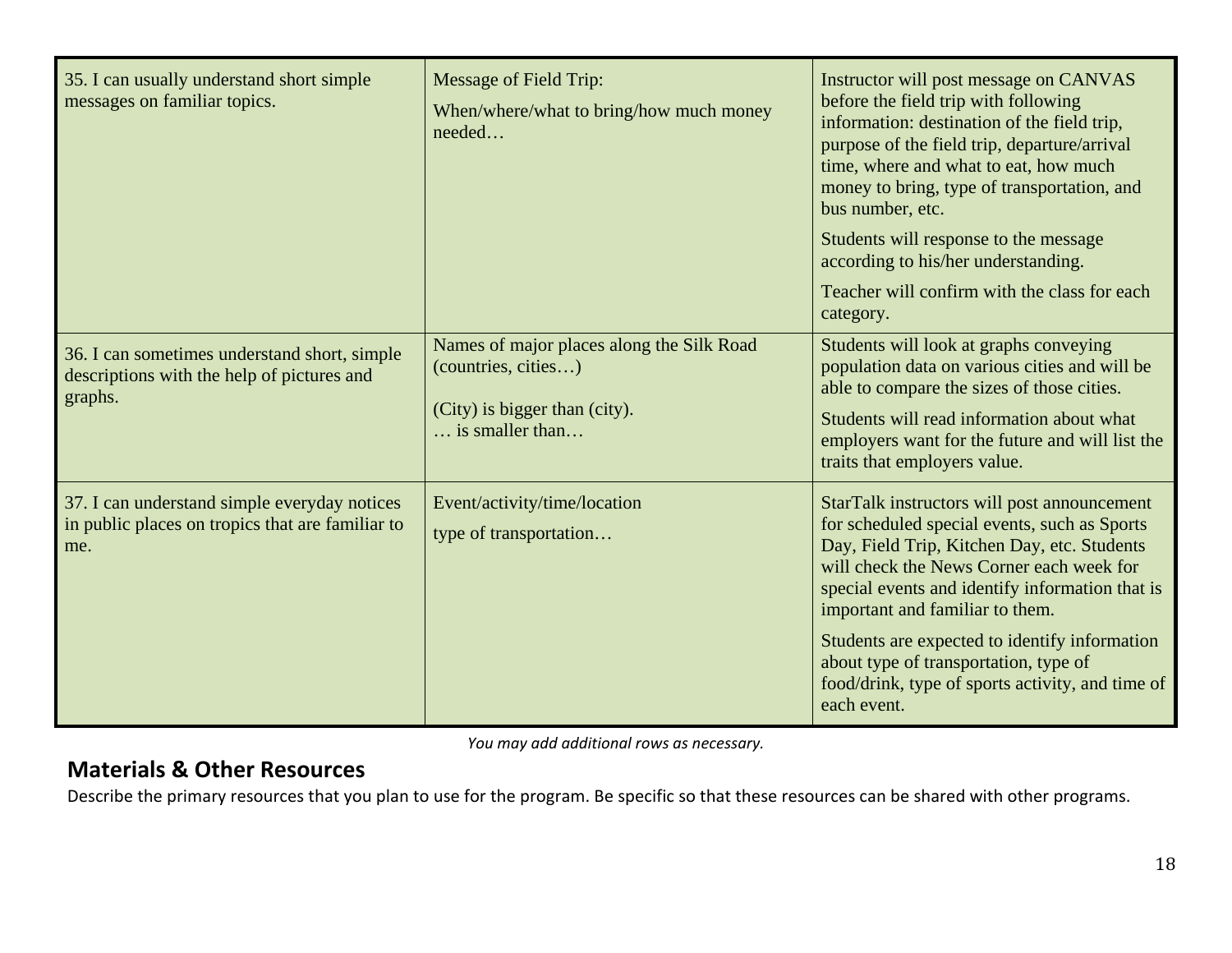| 《丝路之旅》Journey on the Silk road                                                           |
|------------------------------------------------------------------------------------------|
| 《中文听说读写》 Integrated Chinese                                                              |
| 《中国文化常识》Common Knowledge on Chinese Culture                                              |
| 《图说中国文化》Illustrated Introductions of Chinese Culture                                     |
| 《快乐汉语》Happy Chinese                                                                      |
| Ti yan Han yu 100 ju. Luz you pian = Experiencing Chinese 100. Traveling in China        |
| http://www.youtube.com/watch?v=zTLmiD17mc0 快口口口 Happy Chinese video series               |
| http://www.youtube.com/watch?v=dvtpD09R9q0 □路花雨 Dance Drama "Along the Silk Road Series" |
| http://www.youtube.com/watch?v=jmeDo_geDgA 梁山伯与祝英台 Video Drama "The Butterfly Lovers"    |
|                                                                                          |

### **Daily Schedule**

Describe the typical daily schedule for a participant. Consider how to create a program day that creates a blend different types of activities and learning experiences throughout the day.

| <b>TIME FRAME</b>        | <b>ACTIVITY</b>                                  |
|--------------------------|--------------------------------------------------|
| $\bullet$ 8:30-8:40      | Warm up. Homework submission                     |
| $8:40-9:40$<br>$\bullet$ | Major lesson + Activity + Exercises<br>$\bullet$ |
| $\bullet$ 9:40-10:00     | • Tai Chi Swords/Dance/Music/Art                 |
| $\bullet$ 10:00-10:10    | Mini Break<br>$\bullet$                          |
| $\bullet$ 10:10-11:10    | Major Lesson + Student Activity                  |
| $\bullet$ 11:10-11:30    | <b>Major Break</b>                               |
| $11:30-12:20$            | Student activities or presentations              |